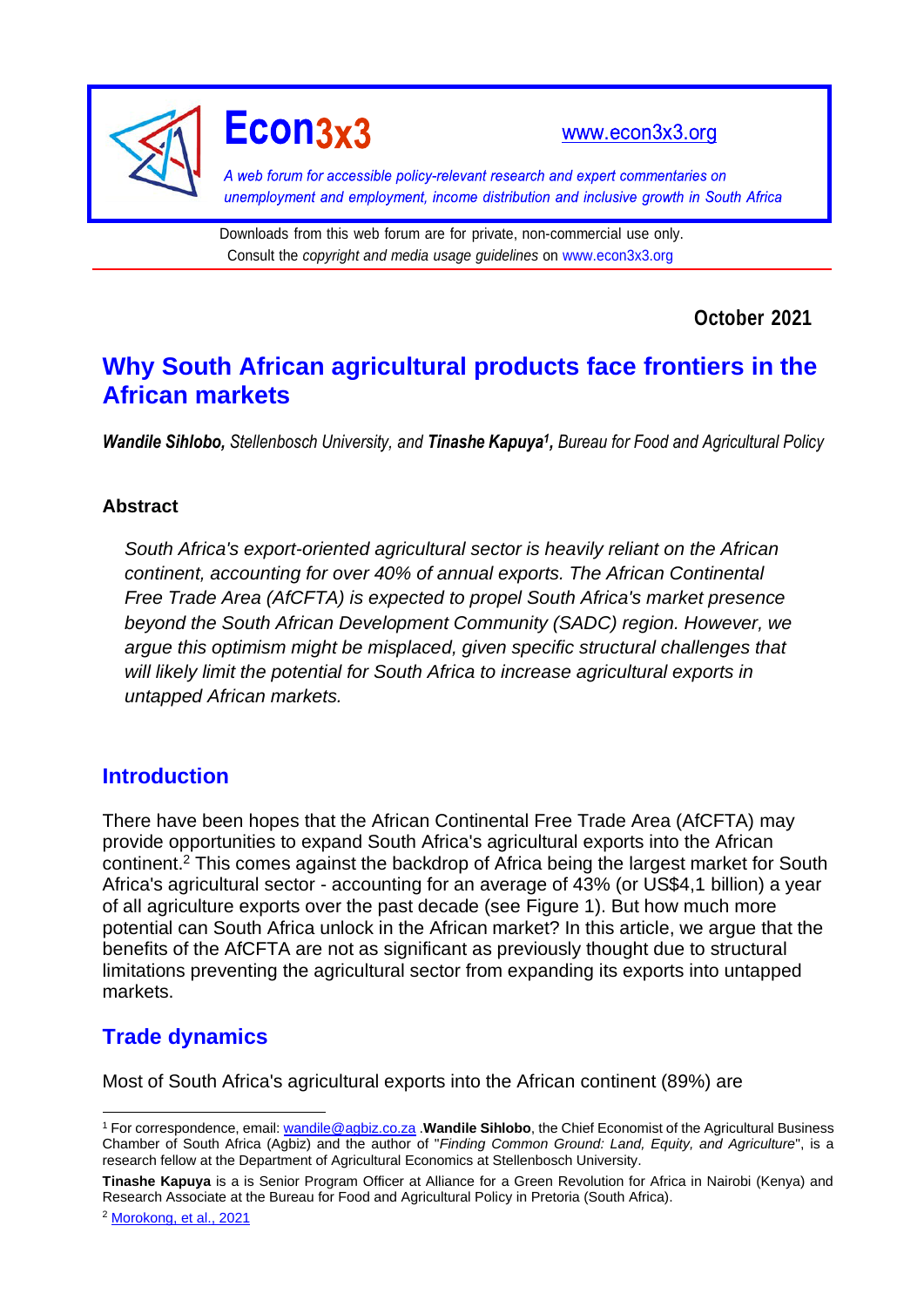concentrated within the Southern Africa Customs Union (SACU) and the Southern African Development Community (SADC) Free Trade Area (FTA). However, the product scope of exports into SACU and SADC is quite diverse and includes maize, processed food products, apples and pears, sugar, animal feed products, prepared or bottled water, fruit juices, and wine. With 90 cents of every Rand in agricultural exports earned within SACU/SADC, it is important to diversify export markets beyond the region. The question is, just how much more can South Africa export beyond SACU/SADC? The most reasonable assumption is for South Africa to target West, East, and North Africa.

But such an expansion has limits. For a start, Africa north of the Saharan, more specifically the Maghreb region (i.e., Algeria, Libya, Mauritania, Morocco and Tunisia), is much closer to Europe, and its trade activity is more closely linked to the EU rather than sub-Saharan Africa. In addition, South Africa competes with this region in several products where it aims to increase its exports, primarily the high-value horticulture products. Establishing a market presence in North Africa may prove challenging due to direct competition with well-established EU supply chains and competitive local produce. South Africa's realistic opportunity within the African continent is more likely in East and West Africa. Leveraging the AfCFTA's tariff-free movement of goods would potentially boost the country's agricultural exports to these regions. But, at least in the near-term, trade with these regions may not yield many benefits for South Africa. There are at least three reasons why not: East and West African regions have a range of Non-Tariff Barriers (NTBs), which could hinder boosting trade regardless of lower tariffs brought by the AfCFTA; secondly, high levels of corruption, which increase the costs of doing business, have proven to be a major concern for business in South Africa<sup>3</sup>; and thirdly, fragmented value chains owing to poor connectivity and infrastructure are also a major contributor to transport costs, which tend to increase significantly as goods are transported inland.

This narrow scope of expanding agricultural exports in the African continent typically leads to frustration amongst business leaders, who continue to see improvement in production domestically, but are limited in avenues for sales. The major economies in the east and west of the continent, Nigeria and Kenya, remain very small markets for South Africa's agricultural exports, each accounting for a mere 2% a year. Still, Nigeria spends over US\$6 billion on agricultural imports a year, despite its new policy of reducing food imports. The key beneficiaries of the Nigerian agriculture market are Brazil, the US, China, Russia, Canada, New Zealand, and Germany. This is through imports of wheat, dairy products, sugar, processed food, palm oil, and maize, amongst other products.

Meanwhile, Kenya is a relatively small market with just over US\$2 billion worth of agriculture and food imports a year. The key suppliers are Indonesia, Malaysia, Argentina, Russia, Pakistan, Uganda, Tanzania, India, and Egypt. Kenya's key agriculture and food imports are palm oil, wheat, rice, sugar, processed food, maize, dairy products, pasta, and sorghum, amongst others.

The composition of food and agricultural imports into these two countries is also indicative that South Africa's scope to export high-value horticulture, meat, and wine products is limited. These countries import primarily staple food products, and as such they are markets that would be worth pursuing for grain farmers. Still, non-tariff barriers remain a stumbling block, even for grains, as Kenya prohibits importing and growing genetically modified (GM) maize. This is a significant hindrance for South Africa, as

<sup>3</sup> [Transparency International, 2021](https://www.transparency.org/en/news/cpi-2020-sub-saharan-africa)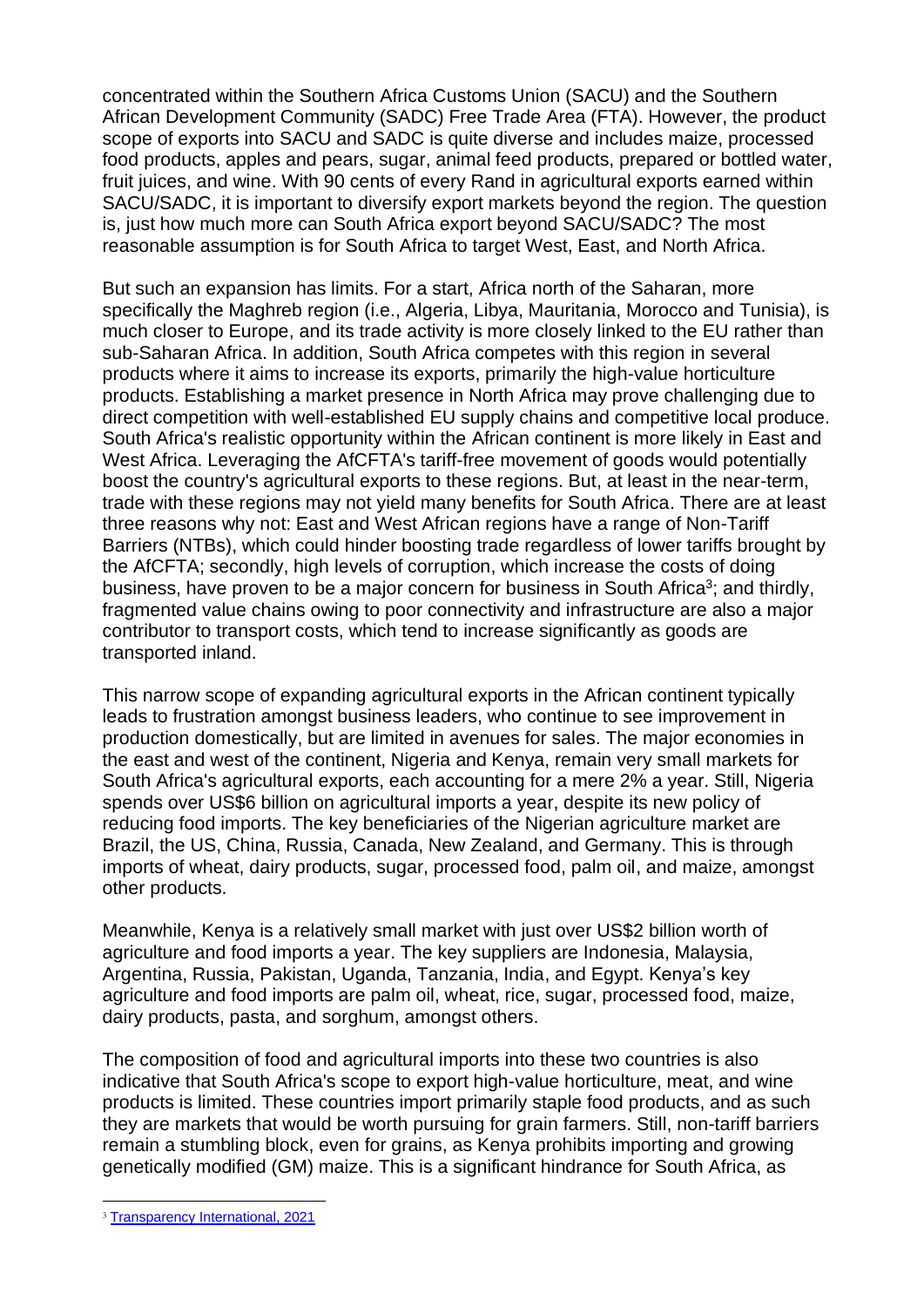roughly 80% of maize grown in the country is genetically modified.<sup>4</sup>



**Figure 1: South Africa's agricultural exports and share of it to the SADC region**

Source: Trade Map and Authors' updates

## **Conclusion**

It's evident that South Africa's agriculture export opportunities will be limited in general and most likely be opportunistic and focused on specific commodities or products in the short to medium term. For instance, South Africa's maize exports have been relatively high during drought periods in East Africa and under special circumstances that require short-term contingency policy measures to allow for GM maize exports. Beyond maize, the approach will have to be more deliberate. For example, South Africa will have to consider a shift towards exports of processed food products.

Trade Map<sup>5</sup> shows that Africa's imports of processed food products grew by 25% between 2018 and 2020, which is an opportunity for South Africa to explore. The sector will have to develop markets for processed food in East and West Africa, which represents the remaining frontier to grow the African market beyond current levels. From a policy perspective, the South African government may need to revise the Africa Strategy and establish task teams that can facilitate and broker market access for agribusinesses that seek to establish a market presence and investments in these key regions.

<sup>4</sup> [Sihlobo, 2021](https://www.news24.com/fin24/opinion/wandile-sihlobo-africa-is-not-a-good-maize-export-market-right-now-heres-why-20210419)

<sup>5</sup> The proper labeling of this category in the Trade Map data is "HS code: 2106", "Food preparations, n.e.s."